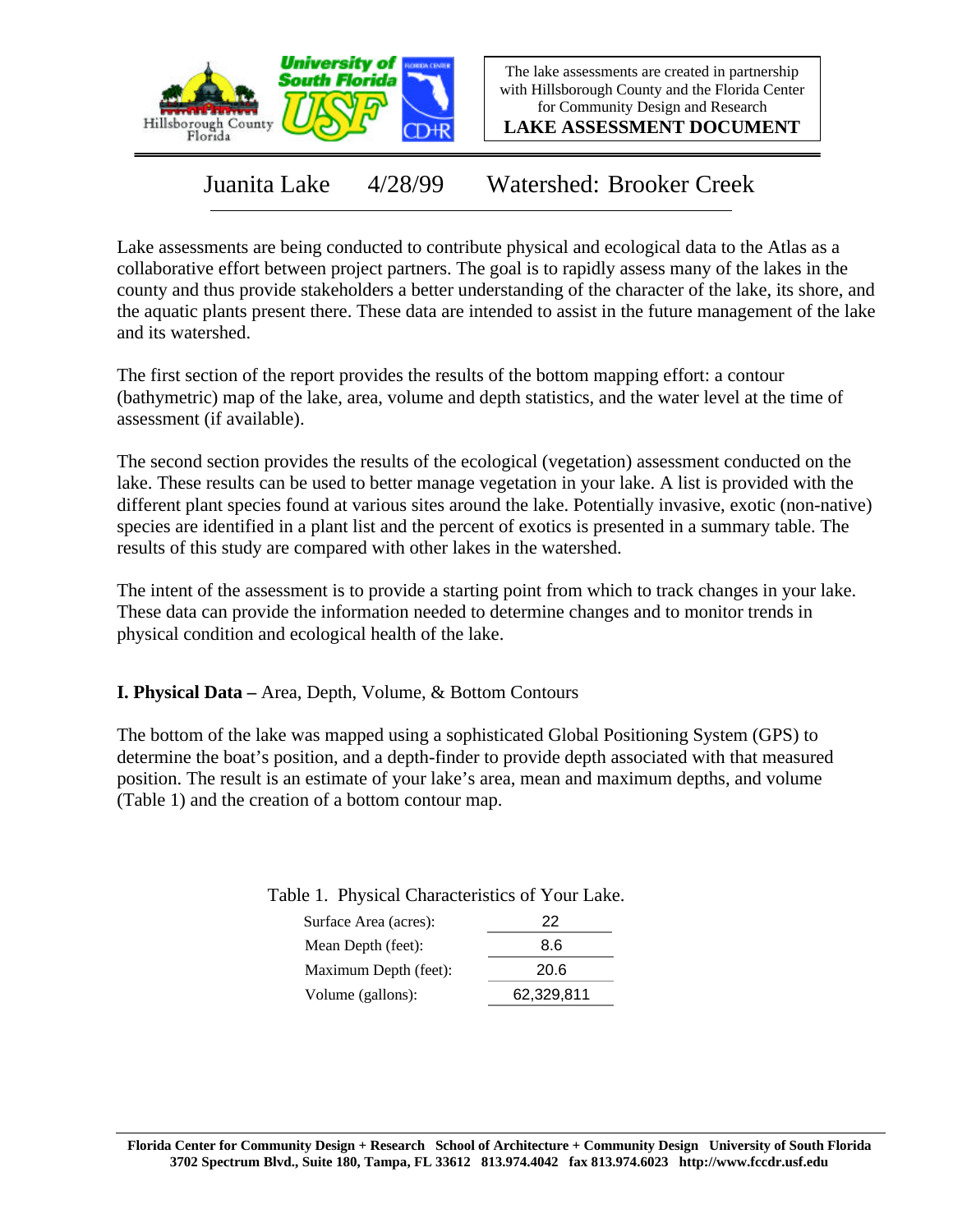

Section - Township - Range  $22 - 27 - 17$ 

E X P L A N ATIO N : S u r v e y Date: April 28, 1999 La k e water level was 3 8 . 2 8 f t a b o v e sea level when the lake w a s s u rv eyed. Contours a r e expressed



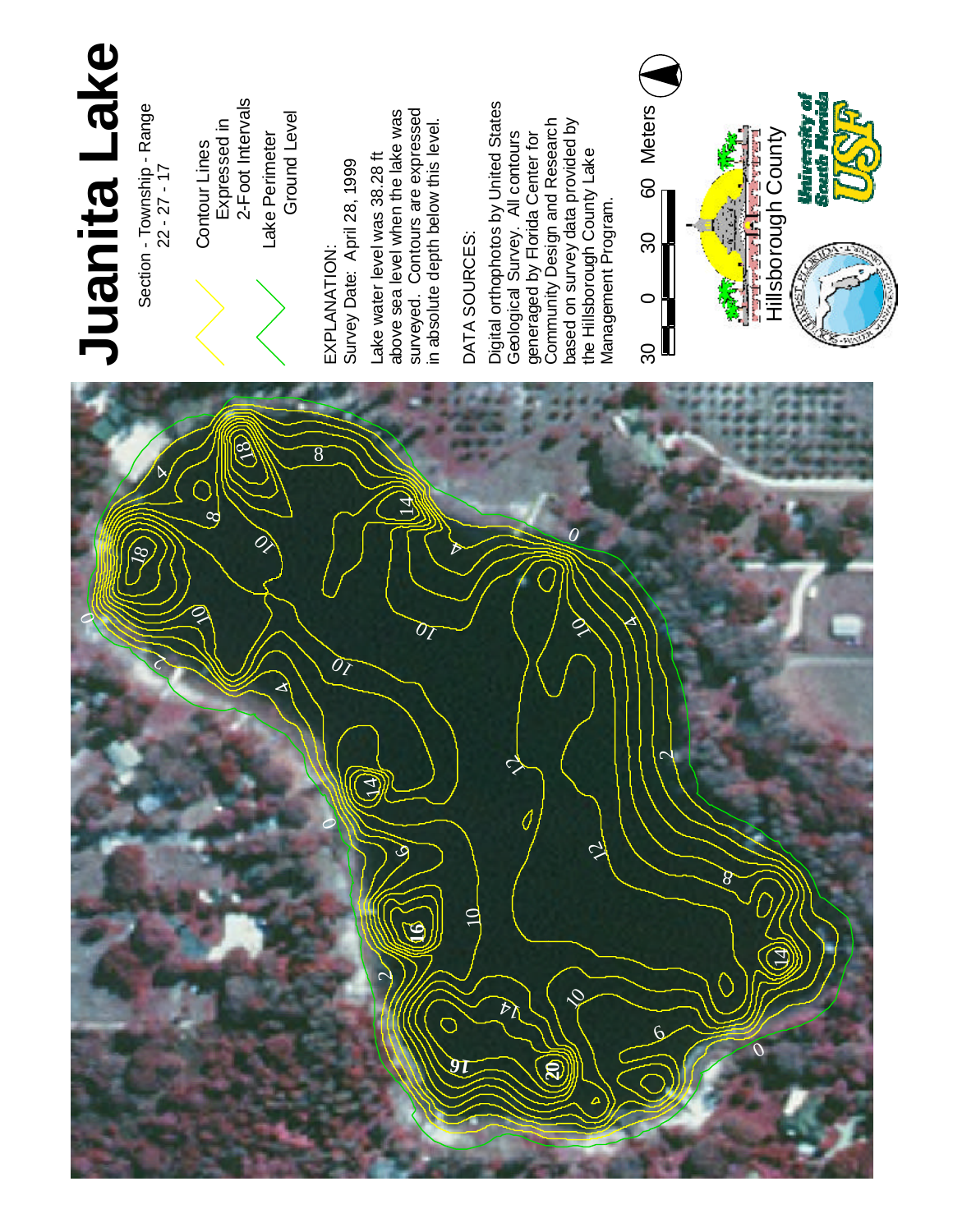

**LAKE ASSESSMENT DOCUMENT**

Juanita Lake 4/28/99 Watershed: Brooker Creek

## **II. Ecological Data**

Aquatic Plant Survey

Approximately equispaced sites are haphazardly mapped around the lake and the aquatic plants at each site are surveyed. The total number of species from all sites is used to approximate the total diversity of aquatic plants and the percent of invasive-exotic plants on the lake and in the watershed (Table 2). Many of these plants are considered ecologically harmful, as they tend to out-compete native species. Such "nuisance" plants can also make boating and other recreational activities difficult or impossible. The common and scientific names of plant species found on your lake are listed in Table 3.

> Table 2. Comparison of species diversity between your lake and other assessed lakes located within your watershed.

|                        |     | Juanita Lake Brooker Creek<br>(Average) |  |
|------------------------|-----|-----------------------------------------|--|
| Number of Taxa:        | 26  | 31                                      |  |
| Percent Exotic Plants: | 23% | 14%                                     |  |

Table 3. Botanical and common names of the most commonly found plants on your lake. Percent frequency (of occurence), habit (location where found), status (native or exotic), and EPPC status are provided.

| $\mathfrak{u}$ . provided.<br><b>Plant Species</b> | Frequency | Habit     | <b>Status</b> | <b>EPPC</b> |
|----------------------------------------------------|-----------|-----------|---------------|-------------|
| Panicum repens                                     | 100%      | Emergent  | Exotic        |             |
| Nymphaea odorata                                   | 80%       | Floating  | Native        | <b>NL</b>   |
| Panicum hemitomon                                  | 80%       | Emergent  | Native        | NL.         |
| Taxodium spp.                                      | 80%       | Emergent  | Native        | NL.         |
| Acer rubrum var. trilobum                          | 60%       | Emergent  | Native        | NL.         |
| Hydrocotyl umbellata                               | 60%       | Emergent  | Native        | <b>NL</b>   |
| Eleocharis baldwinii                               | 50%       | Submersed | Native        | NL.         |
| Quercus laurifolia                                 | 50%       | Emergent  | Native        | NL.         |
| Magnolia virginiana                                | 40%       | Emergent  | Native        | NL.         |
| Sagittaria lancifolia                              | 40%       | Emergent  | Native        | <b>NL</b>   |
| Typha spp.                                         | 40%       | Emergent  | Native        | <b>NL</b>   |
| Ludwigia repens                                    | 30%       | Emergent  | Native        | <b>NL</b>   |
| Ludwigia spp.                                      | 30%       | Emergent  | Unknown       | NL.         |
| Melaleuca quinquenervia                            | 30%       | Emergent  | Exotic        |             |
| Nitella spp.                                       | 30%       | Submersed | Native        | <b>NL</b>   |
| Pontederia cordata                                 | 30%       | Emergent  | Native        | <b>NL</b>   |
|                                                    |           |           |               |             |

Florida Center for Community Design + Research School of Architecture + Community Design University of South Florida 3702 Spectrum Blvd., Suite 180, Tampa, FL 33612 813.974.4042 fax 813.974.6023 http://www.fccdr.usf.edu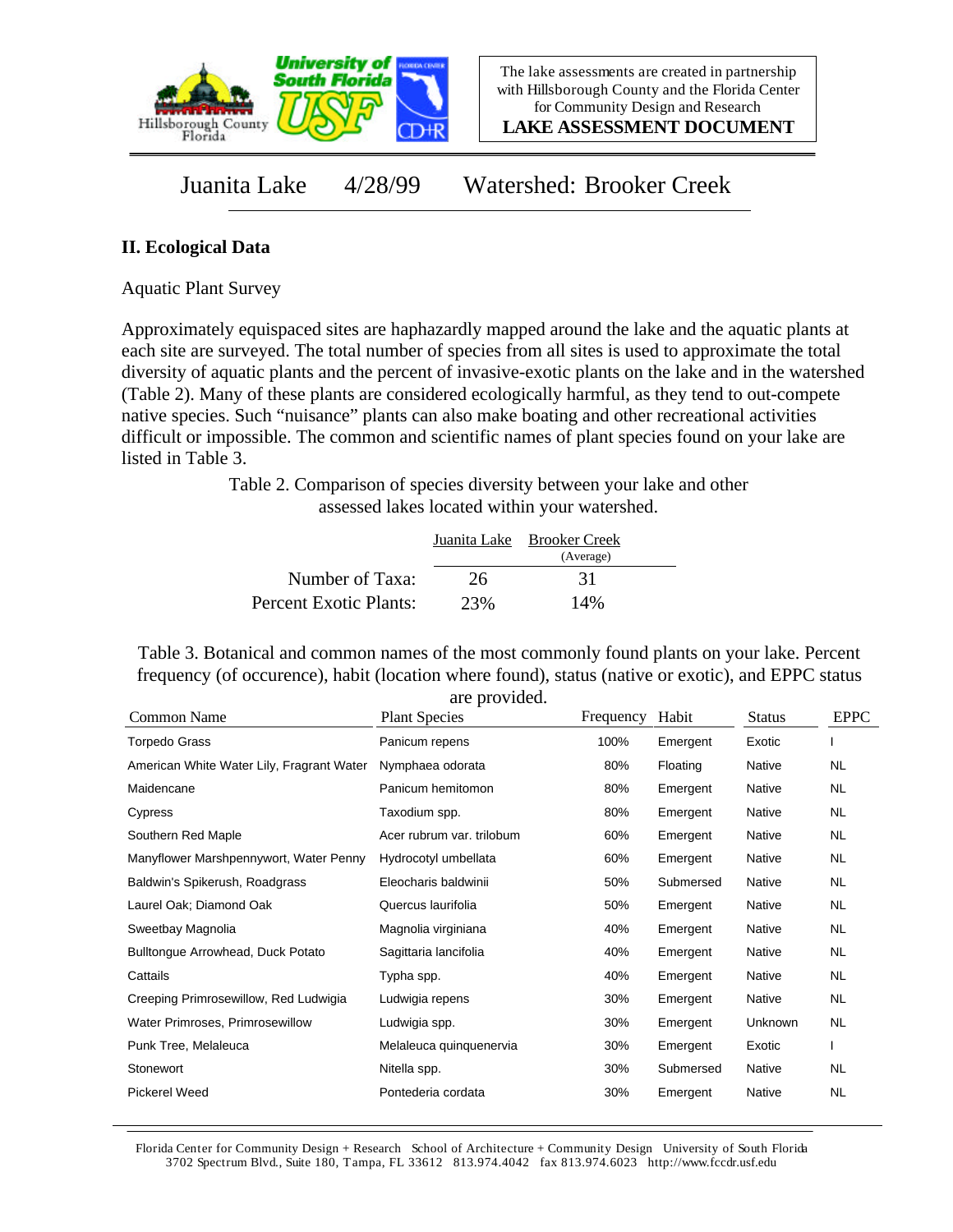# Juanita Lake 4/28/99 Watershed: Brooker Creek

| Swamp Fern                   | Blechnum serrulatum      | 20% | Emergent  | Native | NL.       |
|------------------------------|--------------------------|-----|-----------|--------|-----------|
| Dayflower                    | Commelina diffusa        | 20% | Emergent  | Exotic | NL.       |
| <b>Stream Bog Moss</b>       | Mayaka fluviatilis       | 20% | Submersed | Native | <b>NL</b> |
| Climbing Hempvine            | Mikania scandens         | 20% | Emergent  | Native | <b>NL</b> |
| <b>Brazilian Pepper</b>      | Schinus terebinthifolius | 20% | Emergent  | Exotic |           |
| Wild Taro, Dasheen, Coco Yam | Colocasia esculenta      | 10% | Emergent  | Exotic |           |
| Rush Fuirena                 | Fuirena spp.             | 10% | Emergent  | Native | <b>NL</b> |
| Hydrilla, waterthyme         | Hydrilla verticillata    | 10% | Submersed | Exotic |           |
| Spatterdock, Yellow Pondlily | Nuphar lutea var. advena | 10% | Floating  | Native | NL        |
| Willow                       | Salix spp.               | 10% | Emergent  | Native | NL        |

Florida Center for Community Design + Research School of Architecture + Community Design University of South Florida 3702 Spectrum Blvd., Suite 180, Tampa, FL 33612 813.974.4042 fax 813.974.6023 http://www.fccdr.usf.edu